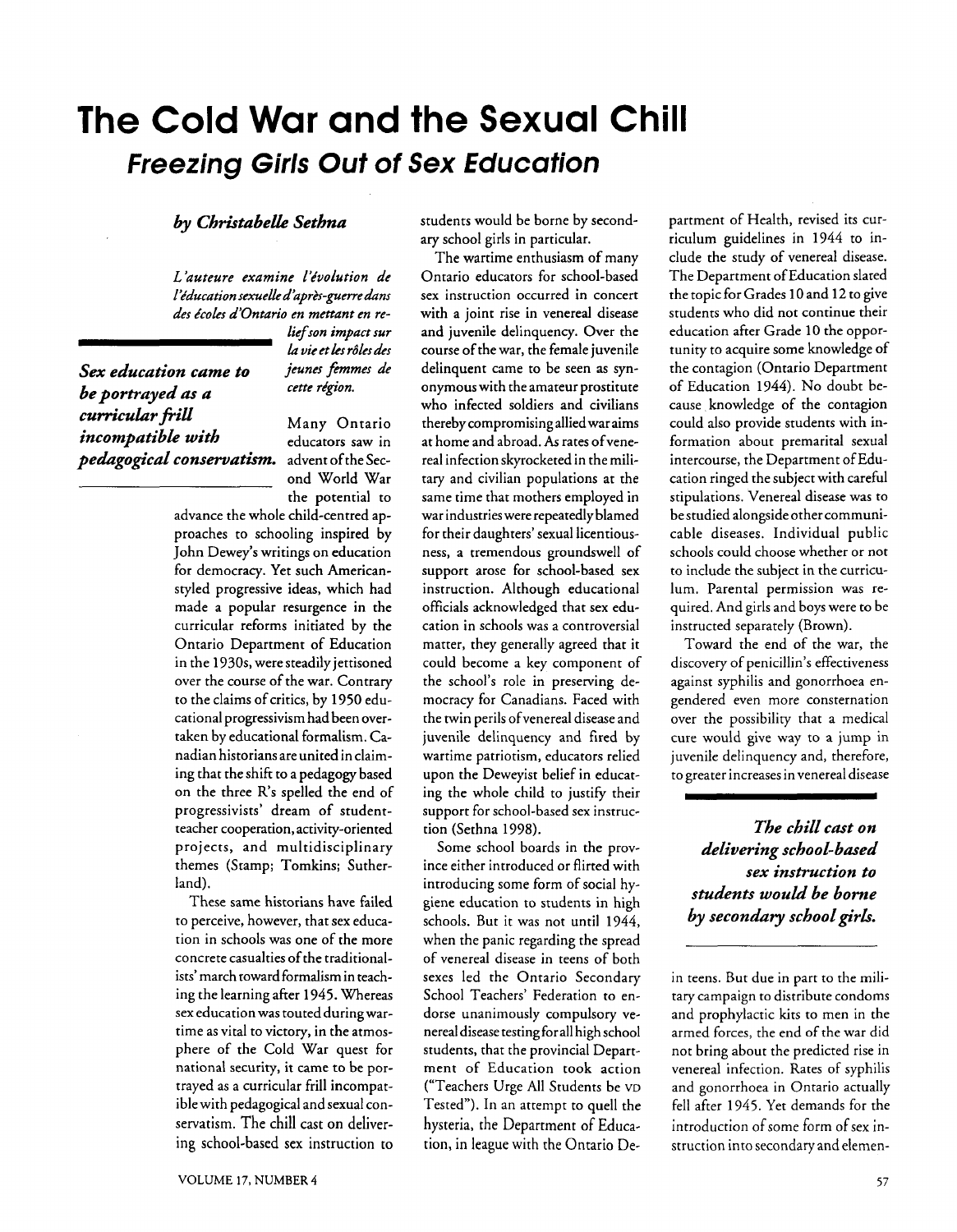tary schools increased (Lichstein).

**As** the menace of venereal disease ebbed, only to be replaced by the threat of sex delinquency-broadly defined as any form of criminal and non-criminal non-marital sexual activity-Ontario educators began to clamour for the introduction offamily life education into schools. Family life education had originally been popularized in the late 1920s as a possible vehicle for sex education in schools. Unlike social hygienists, who had traditionally concentrated their energies on fighting prostitution and venereal disease, family life education theorists focused their attention on channeling children's sexual energies toward eventual marriage and parenthood. Because its goal was to produce stable nuclear families modelled after white, middle-class, Anglo-Saxon heterosexual norms, family life education was initially considered a boon to national security (Gleason). For as the dread of Soviet expansionism abroad was accompanied by the threat of Communist subversion at home, the containment of sexual energies within stable nuclear families was perceived as the key to the containment of Communist ideologies (May).

Trustees at the Toronto Board of Education had considered introducing social hygiene teaching into schools during the war. But now galvanized by the prospect of sex delinquency, the Board struck a Teachers' Committee to develop a curriculum on family life education for Grade 7 and 8. The Committee sought to combat sex delinquency by nurturing sexually chaste, heterosexual relationships amongst boysandgirls. Such relationships had far-reaching implications. In the contemporaneous psychological discourse they were considered crucial to weaning boys and girls from the adolescent stage of homosexual attraction. So central was this weaning process to "normal" psychological maturity as expressed in sexual chastity, marriage, and childrearing that girls and boys who engaged in sexual relations prior to marriage were stigmatized as psychologically abnormal (Adams, M.). Homosexuality was further constructed as a political and criminal danger to the state. Gays and lesbians in the Canadian civil service were targeted as national security risks because they were considered easy targets of Communist blackmailers. And male homosexuals, under a new legal and psychiatric rubric designed to identify criminal sexual psychopaths, were designated as violent child molesters and murderers (Kinsman; D'Emilio).

TheTeachers' Committee held that sex delinquency could be nipped in the bud if students in coeducational classes were given accurate facts on sexual physiology provided in films, charts, and question and answer sessions in addition to sound moral values about sex. Thus, the Teachers' Committee produced a Family Life Education curriculum which couched information on menstruation, seminal emissions, sexual intercourse, conception, gestation, and childbirth within a framework promoting the importance of opposite-sex attraction, sexual chastity, marriage, and parenthood. Parental opposition was feared. But teachers objected to the curriculum because they believed it was long on sexual physiology and short on sexual morality. They argued that the imbalance would give students the smarts to avoid the consequences, such as an unwanted pregnancy, of sex delinquency. Family life education was now seen as contributing to the very national insecurity it was meant to eliminate. Due to the protests of a number of teachers and trustees, nearly all of the physiological information in the curriculum was excised in 1949 and even the modified curriculum was quickly shelved (Sethna 1995; Adams, M.).

The Department of Education soon followed suit. In 1950, the same year in which the staunch educational conservative William Dunlop was appointed Minister of Education, the Department eliminated the study of venereal disease from the newly revised secondary school health education curriculum guidelines. Al-

though never mandatory, the study of venereal disease had offered students in Grades 10 and 12 an avenue for dealing legitimately with a considerable amount of sexual physiology at the classroom level. The foreclosure of this opportunity dealt girls a particularly harsh blow. The gap left by the elimination of the study of venereal disease was papered over by the stress the 1950 health education curriculum guidelines placed on rating, dating, and mating. The boys' health education section also dealt with the importance of good grooming, participating in coeducational activities and of maintaining sexually chaste relationships with friends of both sexes. But unlike boys, girlswere given a surfeit of information on achieving an acceptable level of physical attractiveness and a high standard<br>of personal popularity as a prelude to marriage and motherhood (Ontario Department of Education 1950).

In effect, the postwar health education curriculum guidelines had merely expanded upon the wartime trend toward investing high school health education for girls, more so than health education for boys, with information on developing the skills required to take on the role of dates, wives, and mothers. The same wartime health education curriculaguidelines which had allowed the study of venereal disease had also placed greater emphasis on providing girls rather than boys with a curriculum geared toward the necessity of "being attractive," "entertaining" the opposite sex, and "love" (Ontario Department of Education 1944, 34). Yet, whereas these wartime curriculum guidelines were limited mainly to girls in Grade 11, postwar guidelines stressed the importance of white, middle-class notions ofgender-role conformity and compulsory heterosexuality for girls in Grades 9 through 12.

The Department ofEducation justified the disparity between the health education curricula for high school boys and girls by citing recent American studies. These apparently confirmed that personality and appearance were of greatest interest to girls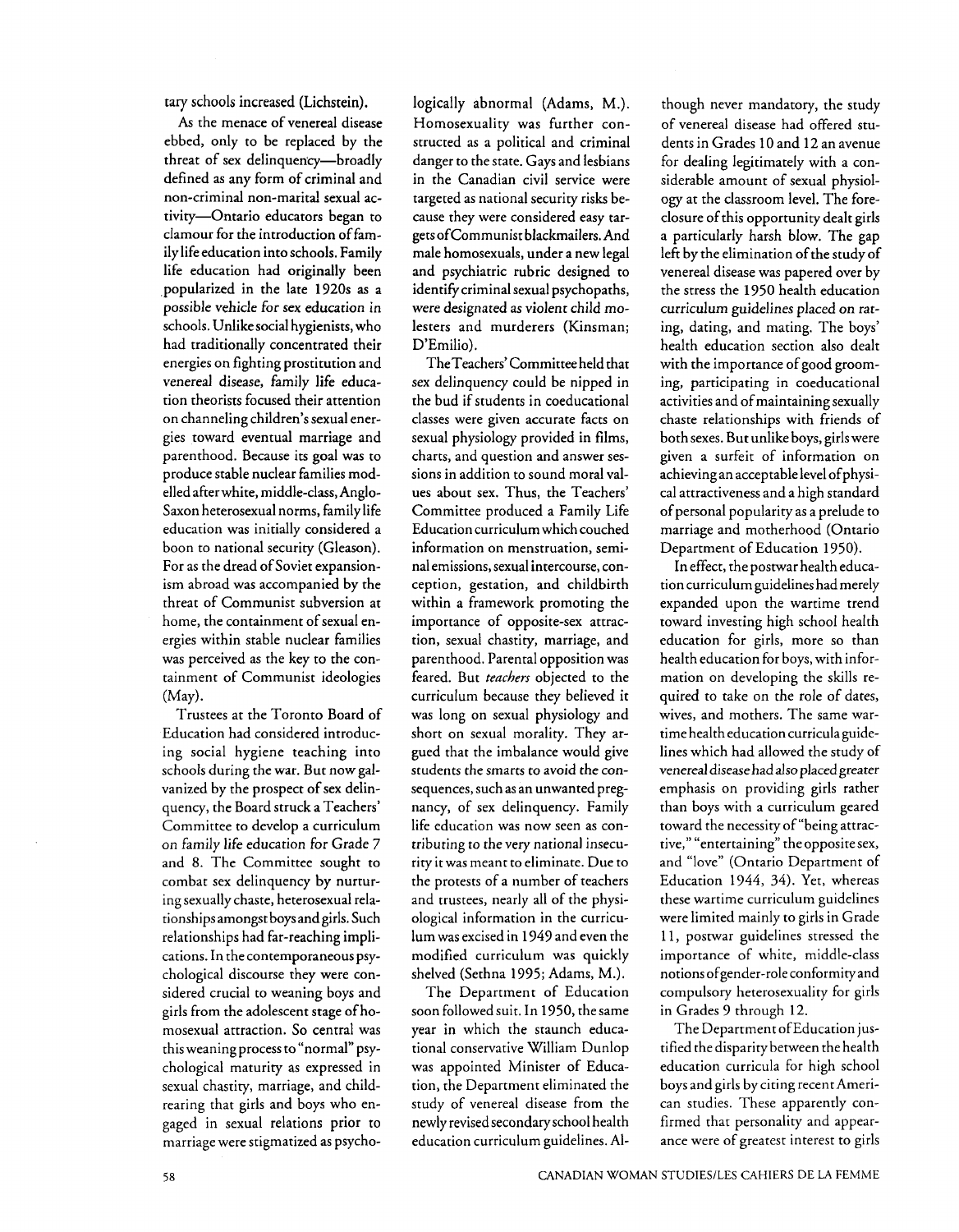from Grades 7 to 10 (Ontario Department of Education 1950). But a more appropriate explanation for this disparity-as well as for girls' possible interest-centred about the role heterosexual courtship had come to play in the primarily white, middleclass, North American teenage culture which developed after 1945. Prior to the early 1940s, courtship<br>amongst white middle-class boys and girls became a keenly competitive system which equated success with the number of different individuals one dated. After 1945, in keeping with the Cold War quest for national security, girls and boys began dating one individual exclusively and began doing so at younger ages (Bailey). Not all couples "going steady" stayed together. But because many "steadies" did tie the knot-apracticewhich led to a considerable drop in age of first marriage during the '50s-parents often actively discouraged interethnic teen romances (Torgov).

Marriage and fatherhood for boys<br>were considered indicators of normal psycho-social adjustment in the '50s. Nevertheless, boys were not expected to restrict their options for personal and professional fulfillment to the role of husband and father. By contrast, girls were under special pressure to be attractive and popular enough to win and keep a "steady" because they were expected to seek their happiness in marriageand motherhood. Irrespective of their career aspirations, it was as wives and mothers that women ensnared in the feminine mystique of the age were accorded "the full stamp of cultural approval" (Seeley, Sim, and Loosley 106). Not surprisingly then, the 1950 health education curriculum guidelines furnished girls in the younger grades with information on enhancing and improving their posture, developing poise, and understanding the interests of the opposite sex. The older girls were treated to units on getting along with boys and looking forward to marriage. TheentireGrade 12 section for girls was devoted to child study.

Not every high school girl was

capable, of course, of negotiating smoothly the transition from gawky adolescent to alluring date to happy wife and devoted mother. Few girls, particularly those of colour and those from the working classes, would have been able to emulate the blond-haired, blue-eyed, high-breasted, white, middle-class glamour epitomized by Hollywood starlets such as Doris Day (Breines). And even fewer girls would have succeeded at making the transition the curriculum guidelines appeared to promise with the paltry amount of information on sexual physiology it actually delivered. This contradiction placed girls in a serious biological and sexual double bind.

Since 1900, a higher standard of living, particularly amongst the middle classes, has led to an "ovulatory revolution" (Brumberg 6). By midcentury girls began menstruating earlier than ever before, some at the age of eleven. As most girls now reached menarche between eleven and fourteen years of age, educational guidebooks for teachers routinely recommended teaching girls about menstruation in their pre-adolescent years. Girls were intensely curious about menstruation, peppering teachers with questions such as "Can you go swimming while menstruating?" "Is tampax any good?" "Is it possible when you are menstruating to have intercourse and not to have a baby?" But whereas the ill-fated Family Life Education curriculum developed by the Teachers' Committee at the Toronto Board of Education had recommended the coeducational study of menstruation in Grade 7, the Department's health education curriculum guidelines restricted the topic to girls alone in Grade 9. This unfortunate decision not only perpetuated the traditional embarrassment over discussing menstruation in mixed company. It also introduced girls to the study of their menstrual periods after the majority would have reached the age of menarche (Sethna 1995).

The fact that girls were menstruating and "going steady" at younger ages put them at a major reproductive risk. Because girls matured physically any where from one to three years earlier than boys did, girls were expected, even encouraged, to date older boys (Schacter, Jenkins, and Bauer). But regardless of the age-and power-differential between the steadies, girls were routinely assigned the task of sexual gatekeeping because they were considered sexually passive. Even though it was generally acknowledged that some aggressive boys nicknamed "wolves" tried to take sexual advantage of their dates, a girl was expected to consent only to sexual activities which preserved her virginity. Based upon a double standard, the taboo against premarital sex was enforced by the fear of unwanted pregnancyand the concomitant threat ofsocial ostracism. So strong was this taboo that women who violated it with "steadies" they would later marry remained racked with guilt. And men who did not think that premarital sex was morally wrong still said they wanted to marry virgins (May).

The possibility that a girl could be coerced into or could desire sexual intercourse was considered negligible if she were disciplined enough to establish and maintain a strict code of conduct. Girls were not to park in automobiles, accept gifts, let their dates' hands wander, drink alcohol or kiss too many boys goodnight. A girl would permit prolonged necking and petting only if she were dating her prospective husband. Boys' duty extended only to helping a girl stick to her code of conduct. The implications were obvious. The girl who could not or would not keep her date from going all the way was held to account and labelled a psychologically maladjusted sex delinquent (Adams, C.). Because of the strong proscriptions against the loss of female virginity, it was understandable that high school girls and boys associated love with girls who didn't have sex and sex with girls who did in ways which paralleled the rigid racial divisions ofthe 1950s: love was the "something pink up there" while sexwas the "something black down there that went with it" (McCracken 93).

Although the dearth of sexual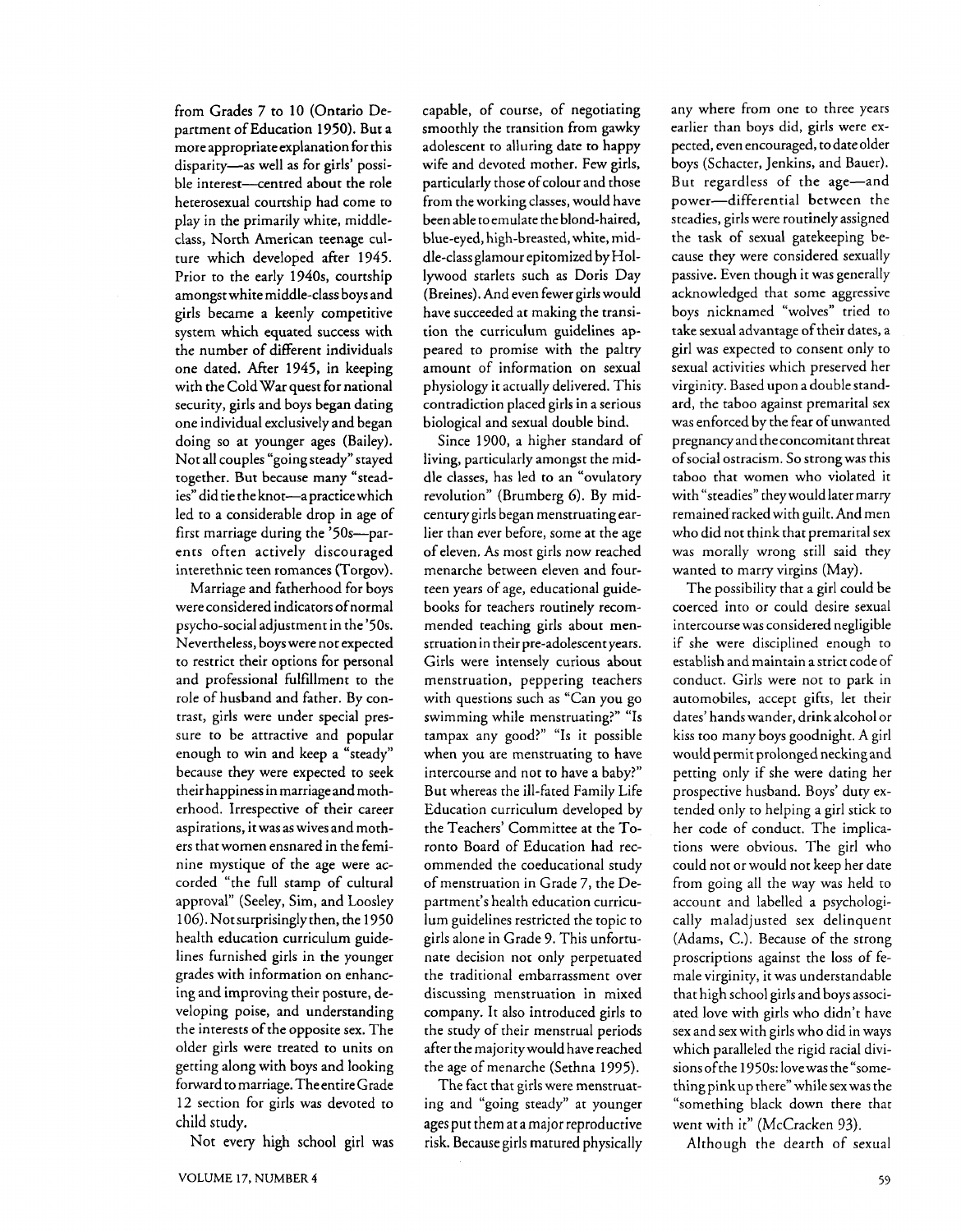knowledge provided by the Department of Education could not have helped dispel the notion that sex was a "dirty thing" (McCracken) boys fared somewhat better than did girls in the postwar health education curriculum guidelines. Grade 12 boys had the chance to view a fairly detailed animated film, "Human Growth," which had been recommended by theTeachers' Committee for the Grade 8 level. Thevast majority of Grade 12 boys would have undergone already the physiological changes with which the film dealt. But the film would not only have given boys information on male secondary sex characteristics, nocturnal emissions, fertilization, gestation, and birth but also a knowledge about puberty in girls. Notably, "Human Growth" was not included in the girls' Health section, perpetuating the lackofaccessible information on male *and* female physiology for girls well into the 1960s (Sethna 1995).

Given the shutdown on sex education in schools, curious girls turned to sympathetic teachers who took it upon themselves to provide girl pupils with information about reproduction and even contraception (Seeley, Sim, and Loosley; Prentice). But these sporadic and usually surreptitious attempts at sex education continued to be frowned upon by the Department. Dunlop, the arch defender of the fundamentals ofreading, writing, and arithmetic, did not sway from his belief that sex education was a curricular frill. Even after his retirement in 1959, sex education received little or no support from provincial government officials. S.D. Rendall, the Department's Superintendent of Secondary Education, issued a memo in 1960 which stated that no subject in physical and health education include sex education and which urged teachers to exercise caution around any topic "which may be construed erroneously as sex education" (Canadian Education Association 6).

Ontario was not unique. A survey on sex education conducted in 1964 of Canadian public and separate schools in Grade 1 through 13 re-

vealed that although the majority of school boards were willing to take on the job of sex instruction, sex education programs across the countrywere spotty or non-existent (Canadian Education Association 4-5). Not one provincial department of education and not one of the boards of education surveyed reported having a separate sex education course on the curriculum. Various topics related to sex instruction were, however, included in regular subjects such as health education, science, social studies, home economics, family living, and guidance. Thevarious topics related to sex instruction ranged from considerations in choosing a mate to understanding where babies come from to the roles and responsibilities of parents. The topic most ofien presented to girls in Grades 7 through 13 was familiar: dating manners. Yet some overall progress was apparent. In the survey the subject of pubertal changes in girls was dealt with as often as the topic of dating manners (Canadian Education Association).

In the mid-1960s, supporters of a newly invigorated progressivism demanded that far more progress was going to be required. Progressives repeatedly cited the continued inadequacy of timely and accessible information on sexual physiology for students during a period of sexual ferment as a key reason for increases in the rates of single pregnancy and venereal disease amongst teens (Guest). Yet despite the successive appointments of progressive-minded Ministers of Education John Robarts and William Davis, the Department accomplished little of concrete value on sex instruction until the late 1960s.

*Christabelle Sethna is a visiting assist*ant professor in the Department of So*cioloby and Equity Studies in Educa-* $$ *is currently revising her PhD dissertation on the history of sex education in Ontario 1900-I95Oforpublication.* 

#### References

Adams, C. R. "Should Nice Girls

Neck?" *Macleans* 15 Apr. 1946: 12.

- Adams, M. L. *The Trouble With Normal: Postwar Youth andthe Making of Heterosexuality.* Toronto: University of Toronto Press, 1997.
- Bailey, Beth L. *From Front Porch to Back Seat: Courtship in Twentieth-Century America.* Baltimore: John Hopkins University Press, 1988.
- Breines, W. *Young, White, andMiserable: Growing Up Female in the Fifties*. Boston: Beacon Press, 1992.
- Brown, W. Gordon. "Education in the Prevention of Venereal Disease." *Ontario EducationalAssociation Yearbook.* 1945. 119-122.
- Brumberg, J. J. *The Body Project: An Intimate History ofAmerican Girls.*  New York: Random House, 1997.
- Canadian Education Association. *The Present Status of Sex Education in Canadian Schools: Report No. 2.* Toronto: 1964.
- D'Emilio, John. "The Homosexual Menace: The Politics of Sexuality in Cold War America." *Pasionand Power: Sexuality in History.* Eds. Kathy Peiss, Christina Simmons, and Robert **A.** Padug. Philadelphia: Temple University Press, 1989.226-240.
- Gleason, Mona. "Psychology and the Construction of the 'Normal' Family in Postwar Canada, 1945-60." *Canadian Historical Review* 78.3 (1997): 442-477.
- Guest, H. H. *A Report on Sex Education.* Winnipeg: Winnipeg School Division No. 1, 1964.
- Kinsman, Gary. *The Regulation of Desire: Sexuality in Canada.* Montreal: Black Rose Books, 1987.
- Lichstein, Joseph. "Family Life Education As One Measure for VD Control." Paper presented at the Third Western Canada Venereal Disease Conference, Regina, **SK,**  November 21-22, 1994. National Archives ofCanada File 8(3g) "Family Living" (MG 28 I 11 Vol. 42).
- May, ElaineTyler. *HomewardBound: American Families in the Cold War*  Era.NewYork: BasicBooks, 1988.
- McCracken, Melinda. *Memories Are Made of This: What It Was Like to Grow Up in the Fifies.* Toronto: James Lorimer and Co., 1975.